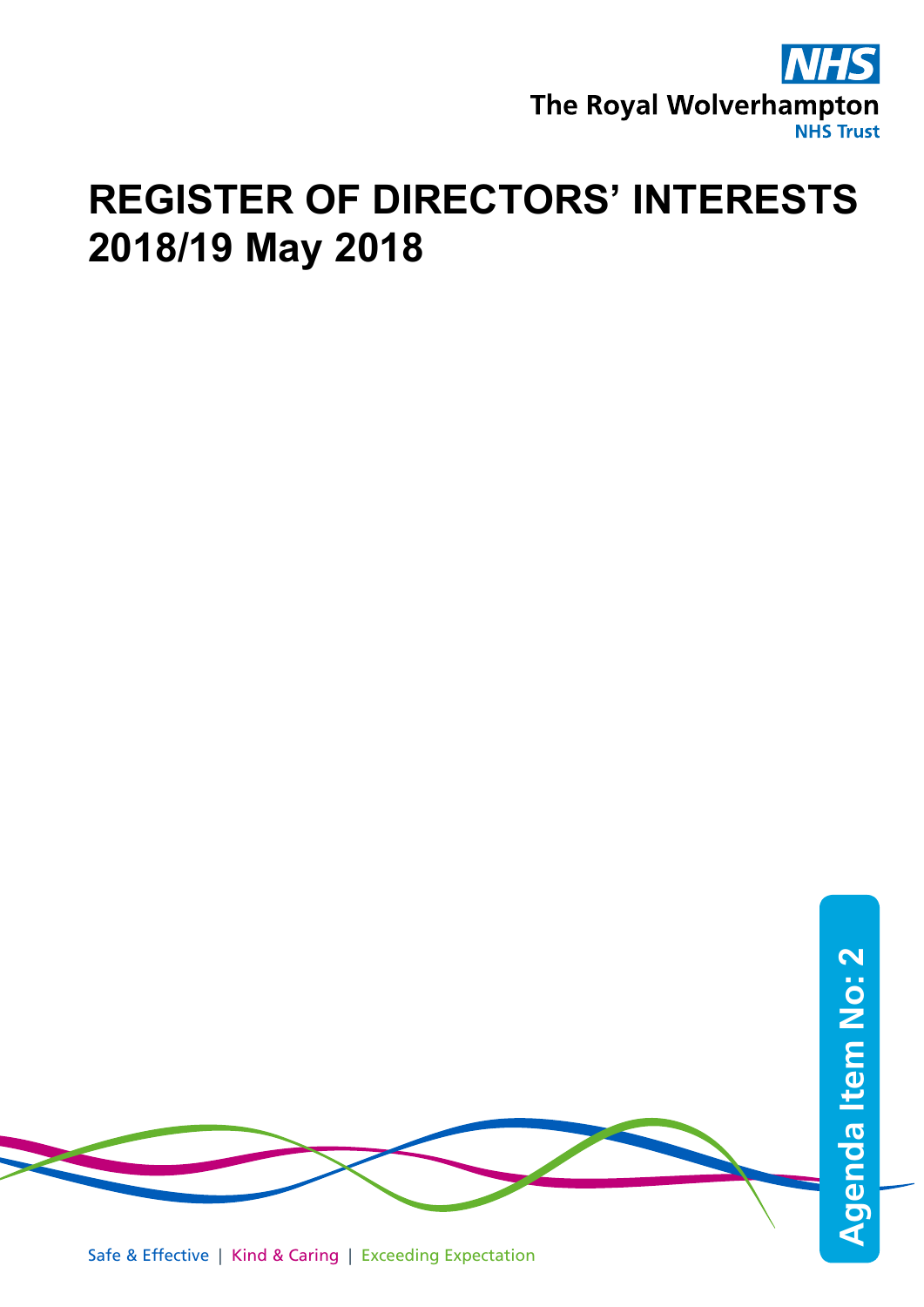## **RWT - REGISTER OF DIRECTORS' INTERESTS 2018/19 May 2018**

| <b>Board Member</b> | <b>Position</b>                  | Declaration                                                                                                 |
|---------------------|----------------------------------|-------------------------------------------------------------------------------------------------------------|
| Ann-Marie Cannaby   | <b>Chief Nursing Officer</b>     | • Birmingham City University - Professor of Nursing Sciences                                                |
| Ann-Marie Cannaby   | Chief Nursing Officer            | • Royal College of Nursing – Member                                                                         |
| Ann-Marie Cannaby   | <b>Chief Nursing Officer</b>     | • Warwick University – Research fellow (Honorary)                                                           |
| Ann-Marie Cannaby   | Chief Nursing Officer            | • Higher Education Academy - Teaching Fellow                                                                |
| Ann-Marie Cannaby   | Chief Nursing Officer            | • Ann-Marie Cannaby Ltd. - Director                                                                         |
| Ann-Marie Cannaby   | <b>Chief Nursing Officer</b>     | • Leicester and Leicestershire Photographic Society - Member                                                |
| Ann-Marie Cannaby   | <b>Chief Nursing Officer</b>     | . La Trobe University, Victoria, Australia - Honorary Visiting Fellow                                       |
| Dr Jonathan Darby   | Associate Non-executive Director | • Dudley CCG - Board member and IT Lead                                                                     |
| Dr Jonathan Darby   | Associate Non-executive Director | • Manor Abbey Investments - Director                                                                        |
| Dr Jonathan Darby   | Associate Non-executive Director | • BBC Birmingham - Medical Advisor                                                                          |
| Alan Duffell        | Director of Workforce            | . Member of the CIPD (Chartered Institute for Personnel and Development)                                    |
| Alan Duffell        | Director of Workforce            | • Member of Chartered Management Institute                                                                  |
| Roger Dunshea       | Non-Executive Director           | • General Chiropractic Council - Lay member                                                                 |
| Roger Dunshea       | Non-Executive Director           | . Medical Research Council - independent member of Risk and Audit Committee.                                |
| Roger Dunshea       | Non-Executive Director           | . Equality and Human Rights Commission - independent member of Audit and Risk Committee                     |
| Roger Dunshea       | Non-Executive Director           | • Geological Society of London – Member of Audit Committee                                                  |
| Roger Dunshea       | Non-Executive Director           | • North Salop Wheelers Ltd (Community Bus company) – Social services (contract with NHS) – bus driver       |
| Rosi Edwards        | Non-Executive Director           | • Labour Party, Hall Green Constituency - member of Executive Committee (vice chair: Policy)                |
| Rosi Edwards        | Non-Executive Director           | . Labour Party, Moseley and Kings Heath Branch - Vice Chair, Auditor, Member of Election Campaign Committee |
| Rosi Edwards        | Non-Executive Director           | • Lay member of West Midlands ACCEA                                                                         |
| Rosi Edwards        | Non-Executive Director           | . President of Birmingham Health Safety and Environment Association (from March 2016)                       |
| Rosi Edwards        | Non-Executive Director           | . Daughter as an employee of Unite the Union takes part in union campaigning, including on the NHS          |
| Rosi Edwards        | Non-Executive Director           | . Daughter is a governor at the Heart of England Foundation Trust                                           |
| Cheryl Etches OBE   | Deputy Chief Executive           | • ICD Medical - Director                                                                                    |
| Cheryl Etches OBE   | Deputy Chief Executive           | • Arbonne International – District Manager, Independent Consultant                                          |
| Cheryl Etches OBE   | Deputy Chief Executive           | • Calabar Vision 2020 Link - trustee                                                                        |
| Cheryl Etches OBE   | Deputy Chief Executive           | • Healthcare Futures UTC - Governor                                                                         |
| Junior Hemans       | Non-Executive Director           | · Libran Enterprises (2011) Ltd - Director                                                                  |
| Junior Hemans       | Non-Executive Director           | • Tuntum Housing Association (Nottingham) - Chair of the Board                                              |
| Junior Hemans       | Non-Executive Director           | . Wolverhampton Cultural Resource Centre - Chair of the Board                                               |
| Junior Hemans       | Non-Executive Director           | · Prince's Trust - Business Mentor                                                                          |
| Junior Hemans       | Non-Executive Director           | • Kairos Experience Ltd - Company Secretary                                                                 |